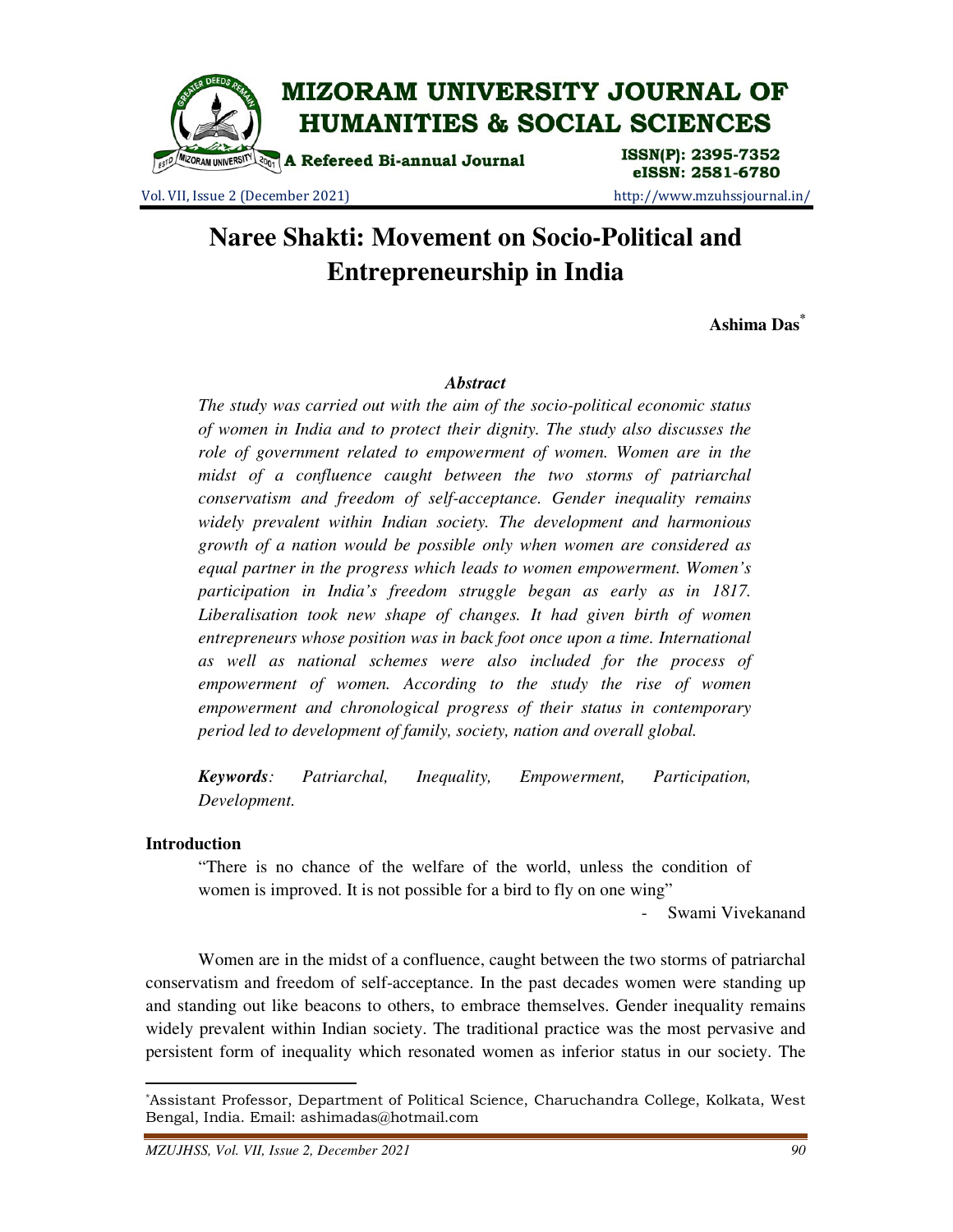conservative Indian cultural evaluation has provided women a secondary role and position in Indian society. Women participation in public life, particularly in social, political and economic sphere were much restricted in orthodox Indian patriarchal society. So, the prevailing customs, belief and values are not fully prepared to accept the new role of women as social and political activists as well as entrepreneurs in our society.

 Indian society is always 'gender bias' against women. As a result, women are always oppressed by the patriarchal social system. It is pertinent that women are an integral part of the society. The development and harmonious growth of a nation will be possible only when women are considered as equal partner in the progress which is leading to women empowerment – a subject of growing importance around the world in contemporary times. Thus, collective action and shared ownership for driving gender parity make empowerment complete. "Women empowerment means emancipation of women from the vicious grips of social, economic, political, caste and gender-based discrimination. Women empowerment itself elaborates that social right, political right, economic stability, judicial strength and all other rights should also be equal to women" (Kulkarni, 2007, p.1).

# **Objectives of Study**

- To study the socio-political economic status of women living in India.
- To know the roles played by women during the pre- and post-independence movement to preserve and protect their dignity.
- To discuss the roles of government related to empowerment and upliftment of Indian women in Indian society.

# **Origin of Women Empowerment**

 The concept of women empowerment sowed its seeds in humanism in the eighteenth century and in the industrial revolution. At the time of French Revolution in 1789 the demand raised by women republican clubs that Liberty, Equality and Fraternity be treated irrespective of gender. The women empowerment movement across the globe got acceleration in the twentieth century. (Lefebvre, 1947) But the concept of women empowerment gained momentum in the last half of twentieth century. The equal right of men and women was guaranteed in the Fundamental Human Rights which enshrined in the Universal Declaration of Human Rights (1948) (Bhingardive, 2015, p.138). The first great feminist document was found in the writing of Mary Wollstonecraft named "Vindication of Rights of Women" (Wollstonecraft, 1792).

# **Focus on Socio - Political and Entrepreneurship Movement** *Women as Socio-Political Activists*

 In India Brahmo Samaj became a strong progressive force to remove social evils and to drive social reform in Bengal especially in women education. Raja Ram Mohon Roy was well known for his pioneering thought and action on the emancipation of women specially the abolition of Sati Practice. He attacked child marriage, illiteracy and polygamy and demanded the right of inheritance of property for women. Eventually Raja Ram Mohon Roy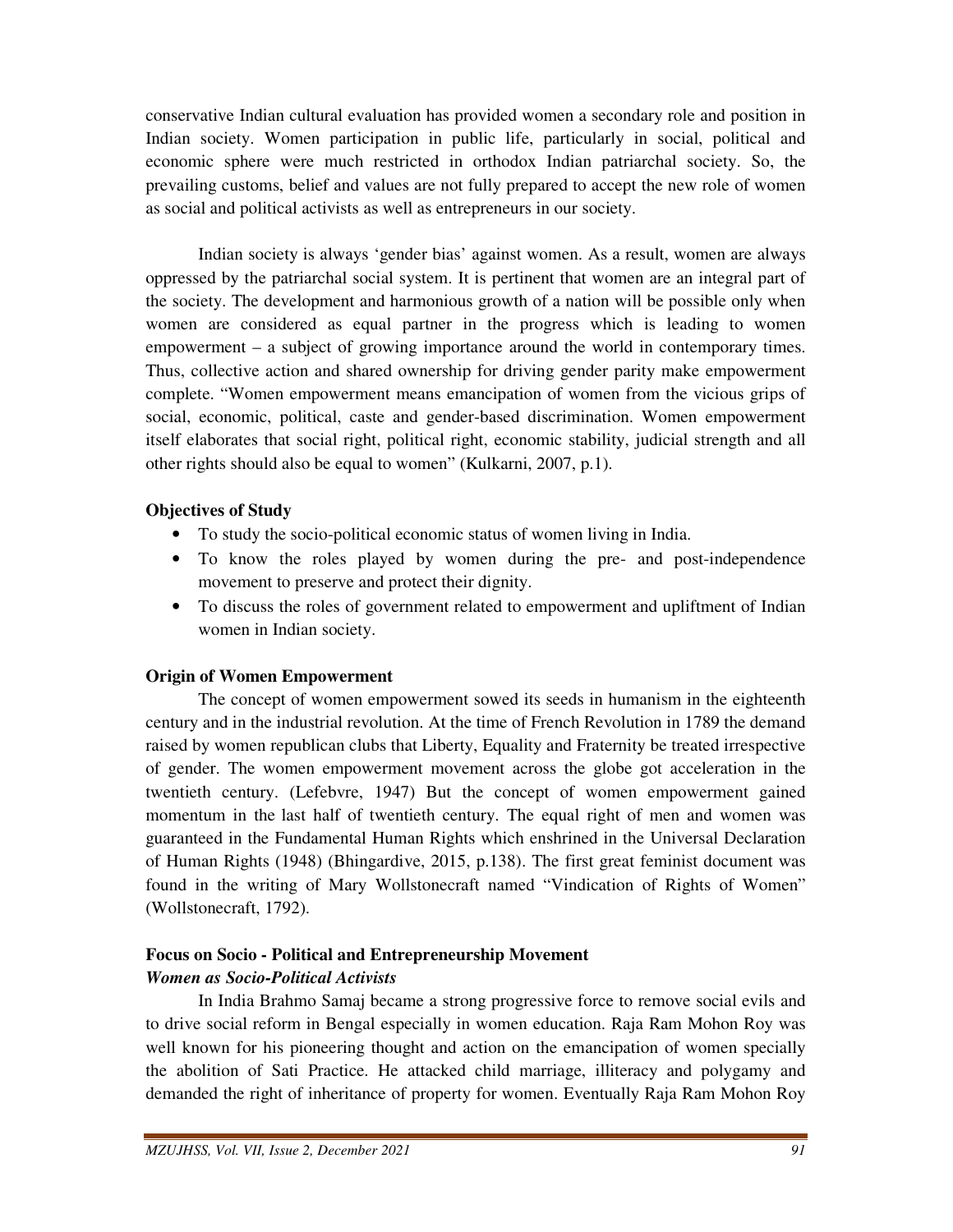spearheaded a movement against women subjugation to men. With the influence of British on Indian culture and civilisation the status of women had once again undergone a change" (Singh, 1998). Ishwar Chandra Vidyasagar, another giant figure of Bengal was a staunch supporter of widow remarriage and tried to impart education to the 'Naree (women) for the upliftment of the society as well as eradication of the evil elements of the society. He was also supporter of mass education both for boys and girls and played a great role in establishing forty vernacular schools only for girls (Khanday, 2015, pp.14498-14499).

 The participation of women in India's freedom movement began as early as in 1817. Bai Bhimabai Holkar fought bravely against the British colonel Malcolm and defeated him in guerrilla warfare (Raju, 1994). In the post 1857 revolt the first Indian woman Madam Bhikaji Cama engaged herself in fighting for the freedom of her motherland. Swadeshi movement in 1906 was the movement when women actively participated (Gangotri, 2014). Sarala Devi Choudhurani organised Bhratstree Mahamandal in Allahabad in 1910 which is known as first women's organisation. The priority of this organisation was to promote female education in this country. It is believed that advancement of the women in the society is only possible when all sections of the society irrespective of class, race etc join unitedly. Bharat Stree Shiksa Sadan, an educational institution, was founded by Sarala Devi for girls in Calcutta in 1930 (Shinwari, 2017). She also participated in the Swadeshi Movement and made rules that swadeshi product be used in the movement (Shinwari, 2017). She started a swadeshi shop called 'Lakkhir Bhandar'. The Indian National Congress conferred a gold medal for her dedication in promoting swadeshi trade. Mahatma Gandhi had realised the power of Indian women and instigated them to involve in the activities like boycott and picketing during the Non-Cooperation movement of 1920s (Gangotri, 2014). It was only under the enlightened leadership of Mahatma Gandhi that they upheld their equality with men. "In response to the call of Gandhi they discarded their veil and came out of their four walls of their houses to fight the battle of freedom shoulder to shoulder with their brothers" (Singh, 1998). Mahatma Gandhi was the pioneer to inspire all sections of women in the participation of mass movement in the freedom struggle of India (Parihar, 2011). Women's association was formed with the support of men who allowed few women to join the workplace and impart education. At that time the expansion of traditional gender role was very much restricted in the society. In 1927, All India Women Conference (AIWC) was set up to propagate for women's education and was helpful in passing the Hindu Code of Bills between 1952 and 1960.

 Another social activist Aruna Ganguli Asaf Ali became the active member of noncooperation movement to fight against British Raj. She also published a newspaper 'Patriot'. She engaged herself to work for other social activities such as women empowerment and workers' movements. "Between 1950 and 1970 Aruna along with Kamaladevi Chattopadhya, represented the lineage and linkage of women's rights movement with the freedom struggle" (Pal, 2020).

 In this perspective it will be unjustified not to mention the name of another female freedom fighter, Pritilata Waddedar who rendered relentless service for her motherland. She joined revolutionary movement picking up arms and ammunition against British Raj. She was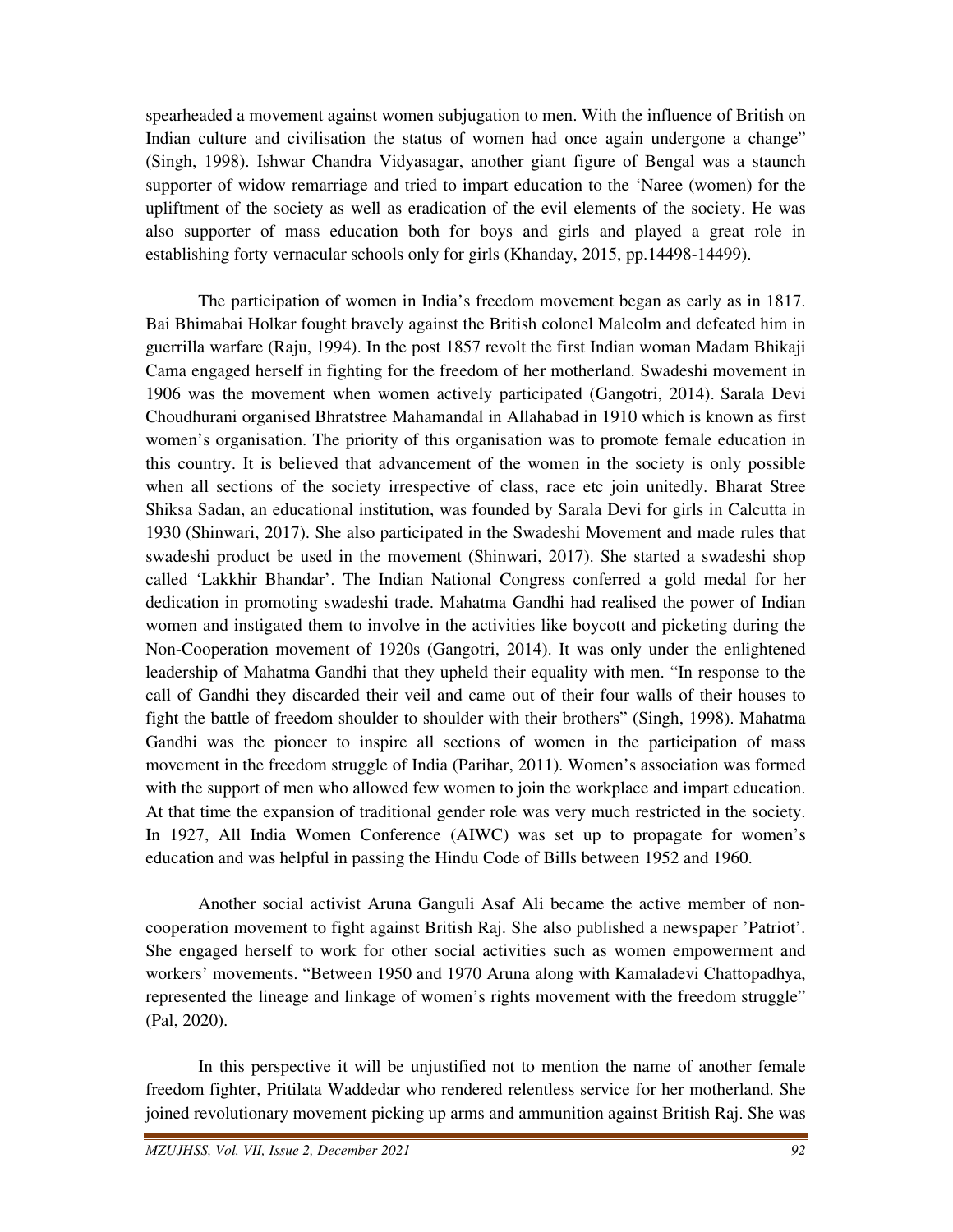very active in the women-centric secret revolutionary group known as 'Stree Sangha' under the banner of 'Dipali Sangha'. According to Waddedar, "I earnestly hope that my sisters will no more think themselves weaker and will get themselves ready to face all dangers and difficulties and join the revolutionary movement in their thousands" (Bhattacharya, 2019).

 However, Independence gave birth to gender equality in the form of constitutional rights but participation in politics remain marginal. Indian women also started various activism from the grassroot level of the society. Since Indian independence women organisations had endeavoured to gather momentum on the issue of violence against them. Women movements vehemently protested on the issues of rape, female morality rate, female foeticide, dowry, death, sati and domestic abuse. Some social activists like Shahin Mistry who joined to fight for educational equity, Manju Patra struggled against child marriage and spurting awareness on violation against women (VAW) and Kamala Bhasin engaged in the various social related problem of gender equality, poverty alleviation and human rights. It is important to highlight that women's inferiority to men is inflicted from their childhood. Hence initiative should be taken to combat deprivation which starts from childhood.

# *Women as Entrepreneurs*

 The high level of illiteracy, lack of decision-making power, over childbearing, early marriage of women and gender inequality in India stand on the way of starting their career. (Shah, 2013, p.16) But society is dynamic, and it is changing with great speed. Changes occurred in all spheres in human activity including in their profession and vocation. Liberalisation further took new shape of changes. The result of change is tangible and apparent. It had given birth of various classes of entrepreneurs including women whose position was in back foot once upon a time. This is a boon for sustained economic development and social progress. The social transformation, spread of higher education, prowomen legislation, spurting awareness, urbanisation, family support etc are the key factors in the emergence of women entrepreneurs in large numbers (Sumana, n.d.).

 Indian Society stands on cultural harmony and individual resistance. Women are often victimised to the abuse of male power, physical violence, sexual encounter, and domestic violence. Now- a - days women are vehemently willing to find out the solutions of oppression and decided to modify the method of empowerment of women. We are habituated to think that women would remain safe and secure within four walls of a house but in the modern society this idea is incompatible. A country will develop only when both male and female work together, eat together, sit together, perform their duties and be progressive together. Since mythological time women are treated as the symbol of power or shakti. It is noteworthy that Bankim Chandra Chattapadhay projected the image of Bharatmata as the supreme Goddess and Mother for all to motivate the Indian women to fight British colonists (The Statesman, 2015). In India 46.5% of total population are female and only 28.9% of total female population play a vital role in agriculture, allied sectors and artisanal activities. Fifty years have already been elapsed after independence, but the development of women entrepreneurship is dismal. The population of women entrepreneurship requires to remove social, economic and educational constraints (Ranvanshi, 2017, p.2). This paper explores that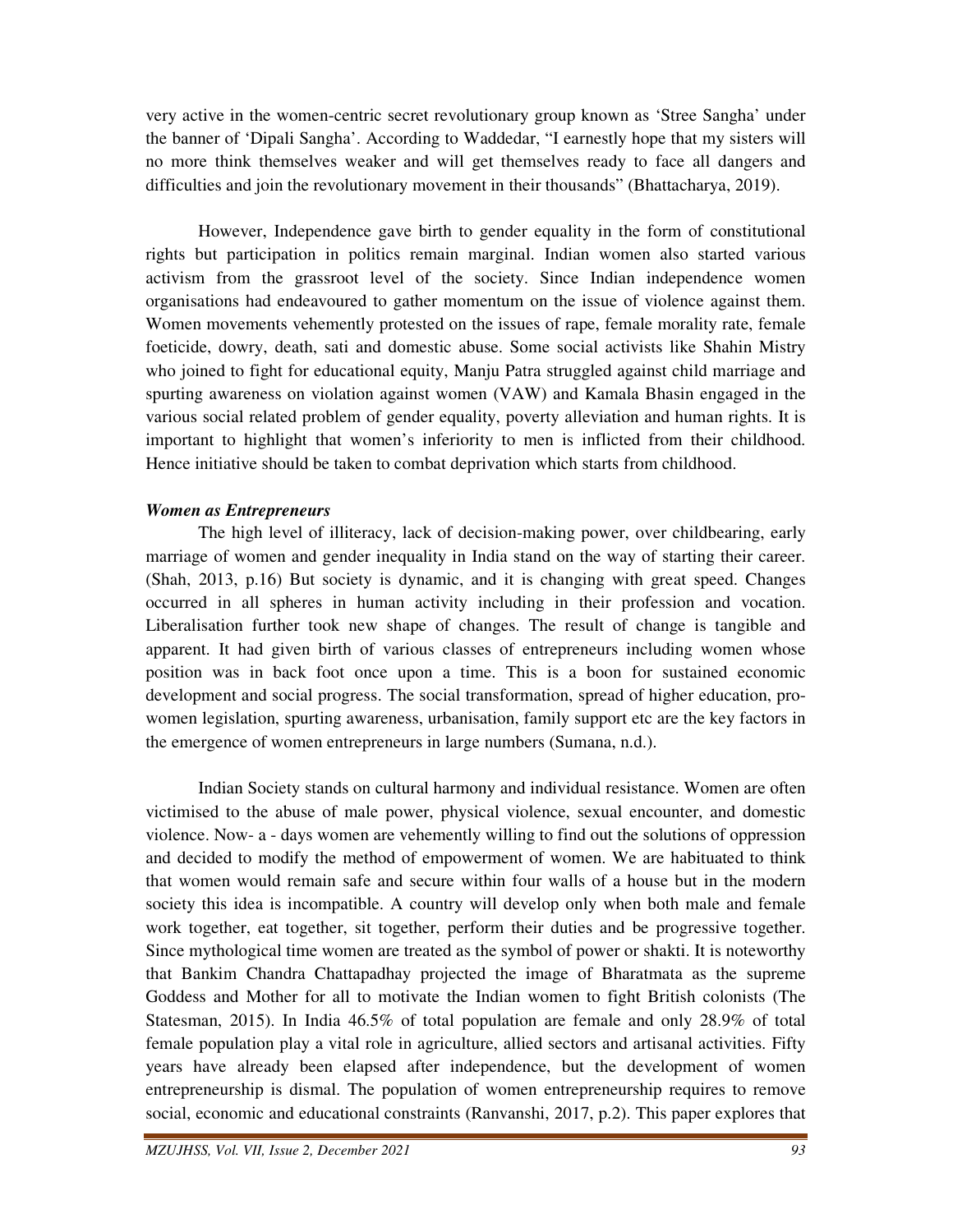there is the beginning of under current movement in the minds of independent minded women to boost up the society aiming the establishment of self-sufficient, self-respect and self-reliance among the women.

 According to Adam Smith the term 'entrepreneur' (Intellectual Empowerment) was used in the mid eighteenth century in his famous book 'Wealth of Nation' to identify a person 'who organised a business' (Roy, 2012, p.6). It should be mentioned that the increase of labour force in the western countries gained momentum in the late nineteenth century. This paper also shows that more than ever before, business leaders are stepping forward to advance women's economic empowerment. Their efforts position them as a very powerful in the broader perspective to ensure that all women can fully participate and reap benefit from rising global prosperity. Basically, women were involved to their family-oriented activities and were engaged with three Ks- 'kitchen, kid and knitting'. Apart from the household activities their focus was on mostly in agriculture or at the family trade activities (Rao, 2016, p.208). However, with the flourish of small scale industries in the post-independence period the kitchen activities of women shifted from 3Ks to 3Ps viz 'Pickles, Powder and Pappad' (Kangal, 2019).

 One of the most famous female success stories is that seven women from the rural sector in Mumbai launched 'Shri Mahila Griha Udyog Lizzat Papad' which started in 1959 with a capital of only Rs.80/-. 43000 women were employed (in 2018) across the country and its turnover was more than 800 crores. This organisation symbolised the strength of a Naree. The largest Dairy Cooperative in the world, Amul, flagged-off their business by mobilising rural women in Anand, Gujarat (Poddar & Moorjani, 2013). After getting education the women become more aware of their career. Eventually the women entrepreneurs have further moved from the 3Ps to the higher level of activities of 3Es i.e., 'Engineering, Electronics and Energy'. Although the number of such units is limited yet the system of society is progressing slowly (Kangal, 2019).

 Women entrepreneurs are contributing to their families, societies and business development. They started their career centric life with high ambition for the purpose of establishing financial stability and independence. Government and non-government agencies also have become elated to recognize their contributions and have paid increasing attention towards the empowerment of women entrepreneurs. Interestingly it is seen that various women successfully running their businesses both in domestic as well as international markets. Kiran Mujumdaar Shaw, Shehnaaz Hussain, Ekta Kapoor, Jyoti Naik (Lizzat Papad), Rajni Bector (Cremica) etc are the prominent entrepreneurs in the modern society (Chavan & Murkute, 2016, p.610). In spite of this, today we find that a section of women is less interested to continue their career as entrepreneurs.

The following integrated approaches need to be adapted for women empowerment:

- Access to equitable and safe employment
- Education to be spread at the grassroot level
- Access to and control by opportunities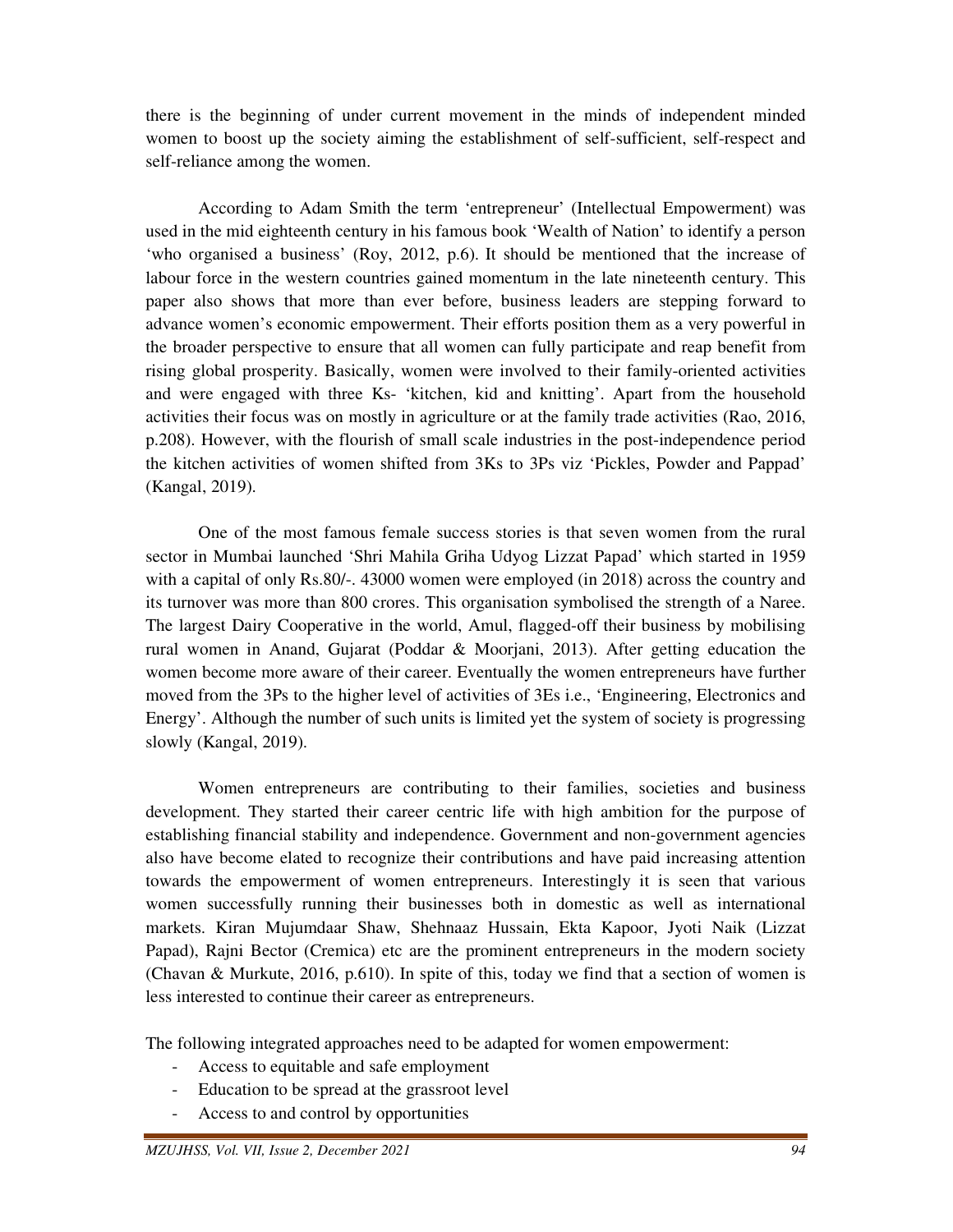- Voice in society and influencing policy
- Freedom from the risk of violence
- Social protection and childcare
- Healthy and hygienic atmosphere
- Setting up of crèche

# **Steps related to Women Entrepreneurs by Government of India in the following Five-Year Plan**

| Seventh Five<br>Year    | Beneficiary oriented programme: Extension of benefits directly to    |
|-------------------------|----------------------------------------------------------------------|
| Plan (1985-90)          | women- to enhance the economic and social status of women so as      |
|                         | to bring them in the mainstream of national development.             |
| Eighth Five Year Plan   | Transformation from development to women empowerment- Many           |
| $(1992-97)$             | programs were implemented for the purpose of bringing perfection     |
|                         | in the general development of women. Vigilant monitoring process     |
|                         | was continued to increase the flow of benefits to women in the core  |
|                         | sector of education, health and employment. In this plan it is seen  |
|                         | that women are allowed to work as equal partners and participants in |
|                         | the process of development.                                          |
| Ninth Five Year Plan    | Composition of Ninth Five Year Plan:                                 |
| $(1997 - 2002)$         | 1. Women empowerment and Scheduled Caste, Scheduled Tribes           |
|                         | and Other Backward Classes who are socially marginalised             |
|                         | groups and minorities are agents of socio-economic change and        |
|                         | development.                                                         |
|                         | 2. Promotion<br>Development of People's participatory<br>and         |
|                         | institutions-Panchayati Raj institutions, co-operatives and self-    |
|                         | help groups                                                          |
|                         | 3. Efforts to build up self-reliance.                                |
|                         | 4. Creation of centralised service from different sectors.           |
|                         | 5. A women's component plan at the central and the state levels.     |
| Tenth Five Year Plan    | Tenth Five Year Plan was formulated to allow required entry of       |
| $(2002 - 2007)$         | women to information, resources and services, and advance gender     |
|                         | equality goals.                                                      |
| Eleventh Five Year      | In this Plan special measures for gender empowerment and equity      |
| Plan (2007-2012)        | have been proposed. The ministry of women and child development      |
|                         | would ensure synergic use of gender budget and gender                |
|                         | mainstreaming process.                                               |
| Twelfth<br>Five<br>Year | Priority was given in this plan to abolish gender base inequities,   |
| Plan (2012-2017)        | discrimination, and violence. In this Plan it has been envisaged to  |
|                         | provide women friendly environment so that they can access in        |
|                         | public spaces safely.                                                |

Source: (Chaudhary, 2017)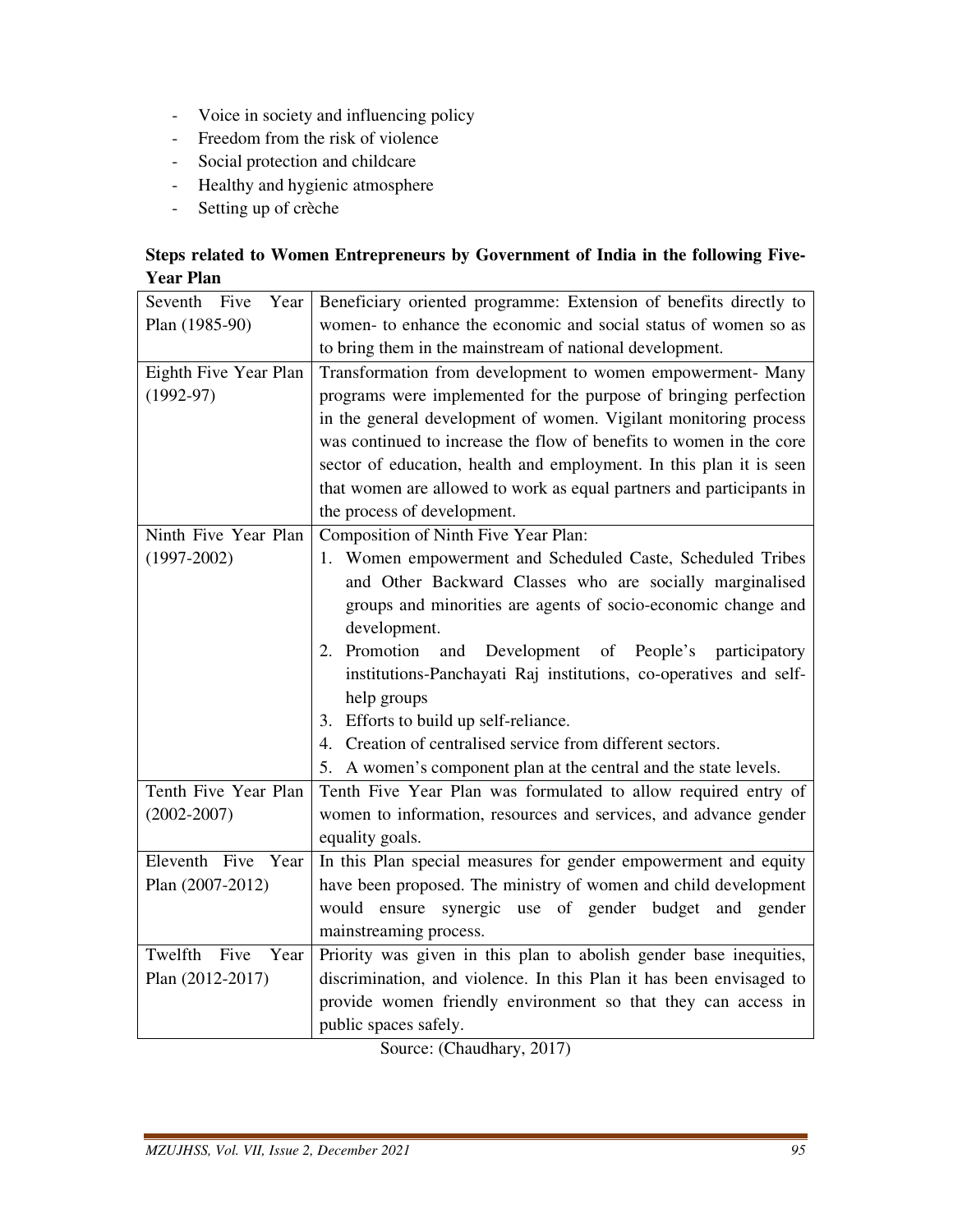The Government of India has been giving attention to women entrepreneurs to improve their performance so that they can play a significant role in the economic development of the country through self-employment and industrial ventures. In the words of former President APJ Abdul Kalam, "Empowering women is a prerequisite for creating a good nation, when women are empowered, society with stability is assured. Empowerment of women is essential as their thoughts and their value systems lead to the development of a good family, good society and ultimately a good nation" (Chavan & Murkute, 2016, p.607).

# **Some Steps towards Women Empowerment**

# *a) International Laws for Women's Workers Rights*

- Equal Remuneration Convention came into effect in 1953
- Discrimination (Employment and Occupation) Convention in 1960
- United Nation General Assembly adopted the international covenant on economic, social and cultural Rights came into force in 1976
- Convention against discrimination in education adopted by UNESCO in 1960 and which came into being in 1962 (Kinnear, 2011, pp178-180)

# *b) United Nations Declaration*

 "Women representation in politics all over the world began to assume importance from mid 1970s when United Nations (UN) declared 1975 as the 'International Women's Year". This was followed by the UN's decade for women from 1976 -1985 and the theme was Equality, Development and Peace" (Bhatt, 2015, p 190).

# **c) Recommendation of 2nd South Asian Association of Regional Cooperation (SAARC)**

The leaders of South Asian Association of Regional Cooperation (SAARC) recommended that 2<sup>nd</sup> SAARC ministerial meeting of women development held in June 1990 should be marked as the "SAARC Decade of Girl Child". Various recommendations were undertaken for the purpose of development of female child (Dorji, 2007, p.12).

# *d) The Vienna Declaration and Platform of Action*

 The World Conference on Human Rights adopted the Vienna Declaration and Programme of Action on 25 June 1993.It stressed that "The human rights of women and the girl child are an inalienable, integral and indivisible part of human rights. The full and equal participation of women in political, civil, economic social and cultural life, at the national, regional and international levels, and the eradication of all forms of discrimination on grounds of sex are priority objectives of the international community" (Goonesekere  $\&$ Alwis, 2005, p.1).

# *e) World Conference on Women*

 Four World Conferences on women which took place in Mexico in 1975, Copenhagen in 1980, Nairobi in 1985 and lastly in Beijing in1995 were conducted by the United Nations. The main content of the Beijing Declaration and Platform of Action was the issue of Women Empowerment and recommended the main global policy document on gender equality. The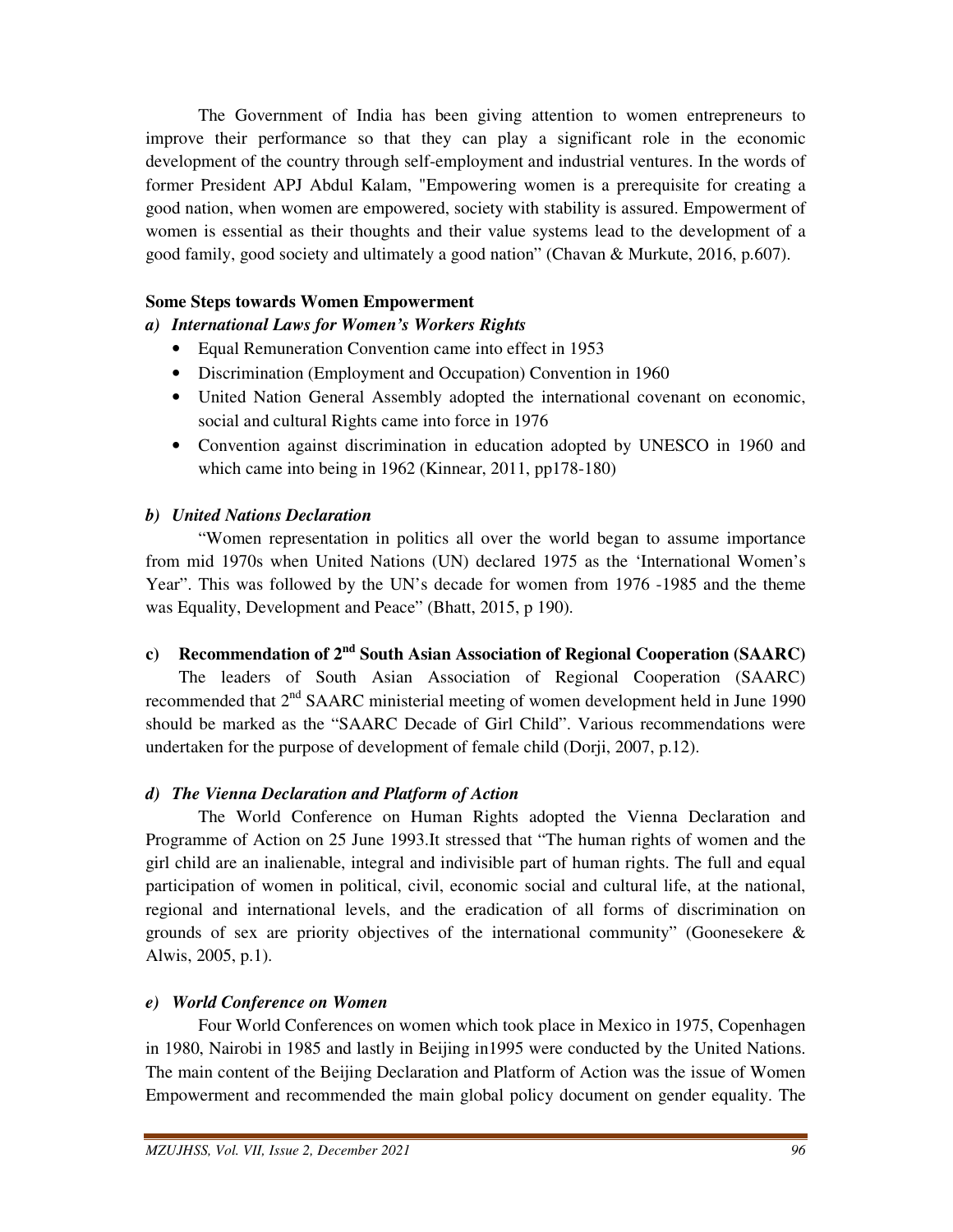areas of this declaration in terms of strategic goal, action of advancement of women and the achievement of gender equality were as follows:

- 1) Women and Poverty
- 2) Education and Training of Women
- 3) Women and Health
- 4) Violence against Women
- 5) Women and armed conflict
- 6) Women and Economy
- 7) Women in Power and Decision- making
- 8) Institutional Mechanism for the advancement of women
- 9) Human Rights and Women
- 10) Women and the media
- 11) Women and the Environment
- 12) The girl-child (Ngcuka, 1995)

# **Steps taken in India for Women Empowerment**  *Constitutional Provisions*

 The Constitution of India guaranteed right to equality to women by incorporating Article 14, equivalent privilege of women, prohibition for discrimination on grounds of religion, sex, caste or place of birth (Article 15 (1)), equal opportunity for residents concerning with employment (Article 16) etc. The Constitution of India provided at least onethird seat for reservation in municipalities and panchayats for women by  $73<sup>rd</sup>$  and  $74<sup>th</sup>$ amendment. (1993). 33% seats are reserved in Parliament and State Legislatives (Legislature) by 84<sup>th</sup> Constitutional Amendment Act in 1998 (Zaveri & Shah, 2016, p.4).

# *2001 as the Year of Women's Empowerment*

 The year 2001 was marked as the year of women's empowerment. During the year a landmark document was adopted, 'The National Policy for the empowerment of women'. Different schemes such as Credit Fund for Women (1993), Food and Nutrition Board (FNB), Information and Mass Education (IME) etc. had been adopted by the government for the benefit of women (Hazarika, 2011, p.201).

 At present, the Government of India has some schemes for women operated by different departments and ministries. These are:

# *a) Women Empowerment Schemes*

- − Beti Bachao Beti Padhao Scheme
- − One Stop Centre Scheme
- − Women Helpline Scheme
- − Ujjawala: A Comprehensive Scheme for Prevention of Trafficking and Rescue, Rehabilitation and Re-integration of Victims of Trafficking and Commercial Sexual Exploitation
- − Working Women Hostel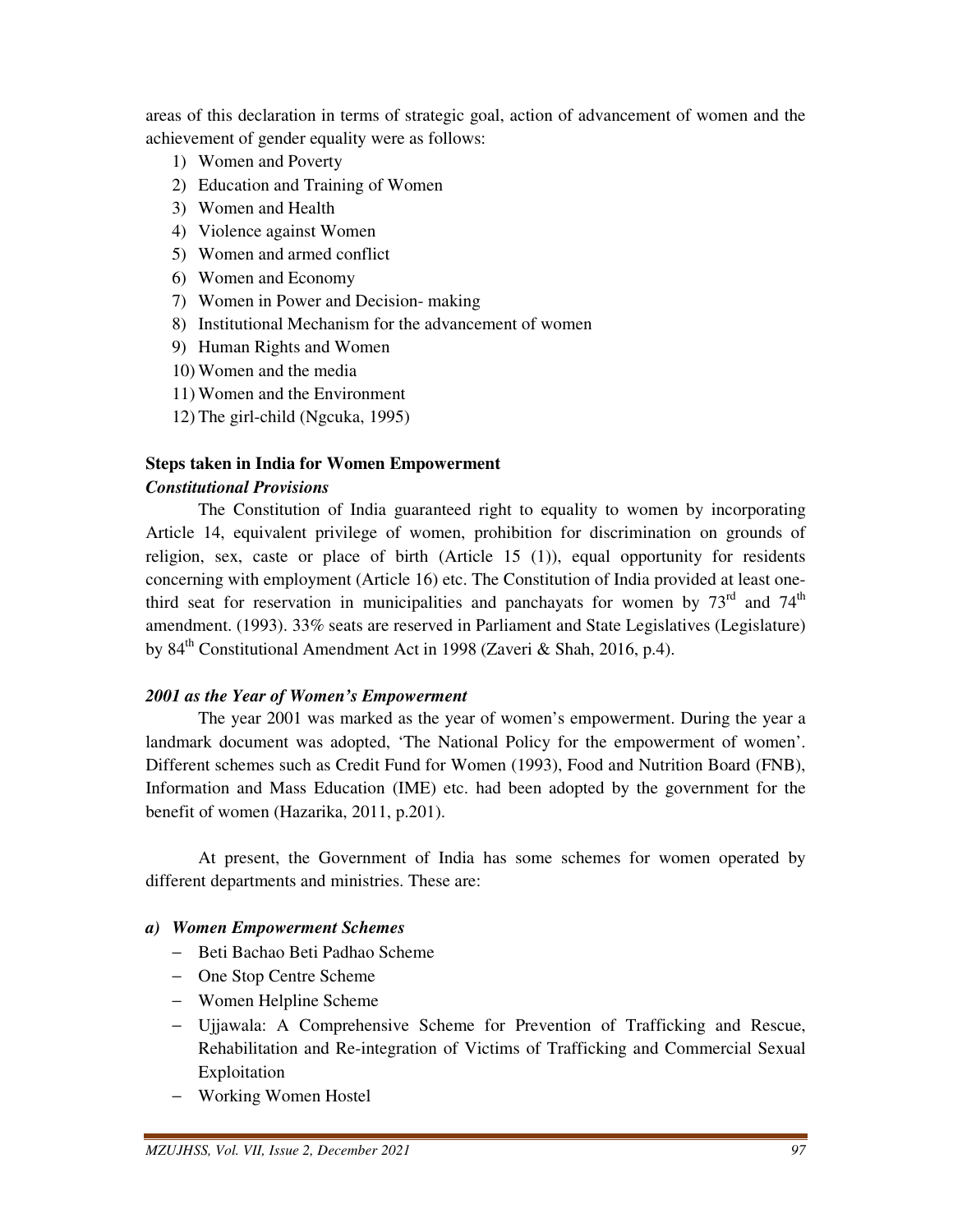- − Ministry approves new projects under Ujjawala Scheme and continues existing projects
- − SWADHAR Greh (A Scheme for Women in Difficult Circumstances)
- − Nari Shakti Puraskar
- − Awardees of Stree Shakti Puruskar, 2014 & Awardees of Nari Shakti Puruskar
- − Awardees of Rajya Mahila Samman & Zila Mahila Samman
- − Mahila Police Volunteers
- − Mahila Shakti Kendras (MSK)
- − NIRBHAYA (Ministry of Women & Child Development)

# *b) Women's related Legislation*

- − Dowry Prohibition Act, 1961
- − Dowry Prohibition Act and Rules, 1985
- − Commission of Sati (Prevention) Act, 1887
- − Child Marriage Restrain Act, 1929
- − National Commission for Women Act, 1990
- − Protection of Women from Domestic Violence Act, 2005
- − Criminal Law (amendment) Act, 2013 (Nirbhaya Act)
- − The sexual harassment of women at workplace, Prevention, Provision and Redressal Act, 2013 (Ministry of Women and Child Development)

This paper has also identified some major challenges to uphold the status of women for the upliftment of the society:

- a) Promoting gender equality and empowering women for the purpose of poverty alleviation and malnutrition in the family so that good mental health administers female children to think freely, develop socially and learn new skills.
- b) To create awareness among the Naree community regarding laws and policies which are implemented by the government from time to time.
- c) Spread of education for enhancement the knowledge of women's right so that women can overcome all the crisis and constraint sustained in their family life.

However, some problems create hindrances in the upliftment of the women in the society:

- a) Violence and violence phobia restrict women's lives and opportunities. It causes fearpsychosis and limits in the participation of social, political and economic sphere.
- b) Due to significant gender pay gap in our superstition ridden society women are unable to explore their full potential.

# **Major Findings**

 The present research discusses the socio-political and economic status of women who played an energetic role for the enhancement of the Shakti of Naree. Regarding their existing socio political and economic position, it can be observed that women are extremely cautious for their wellbeing and safety of their family. Vigorous hardship forced them to come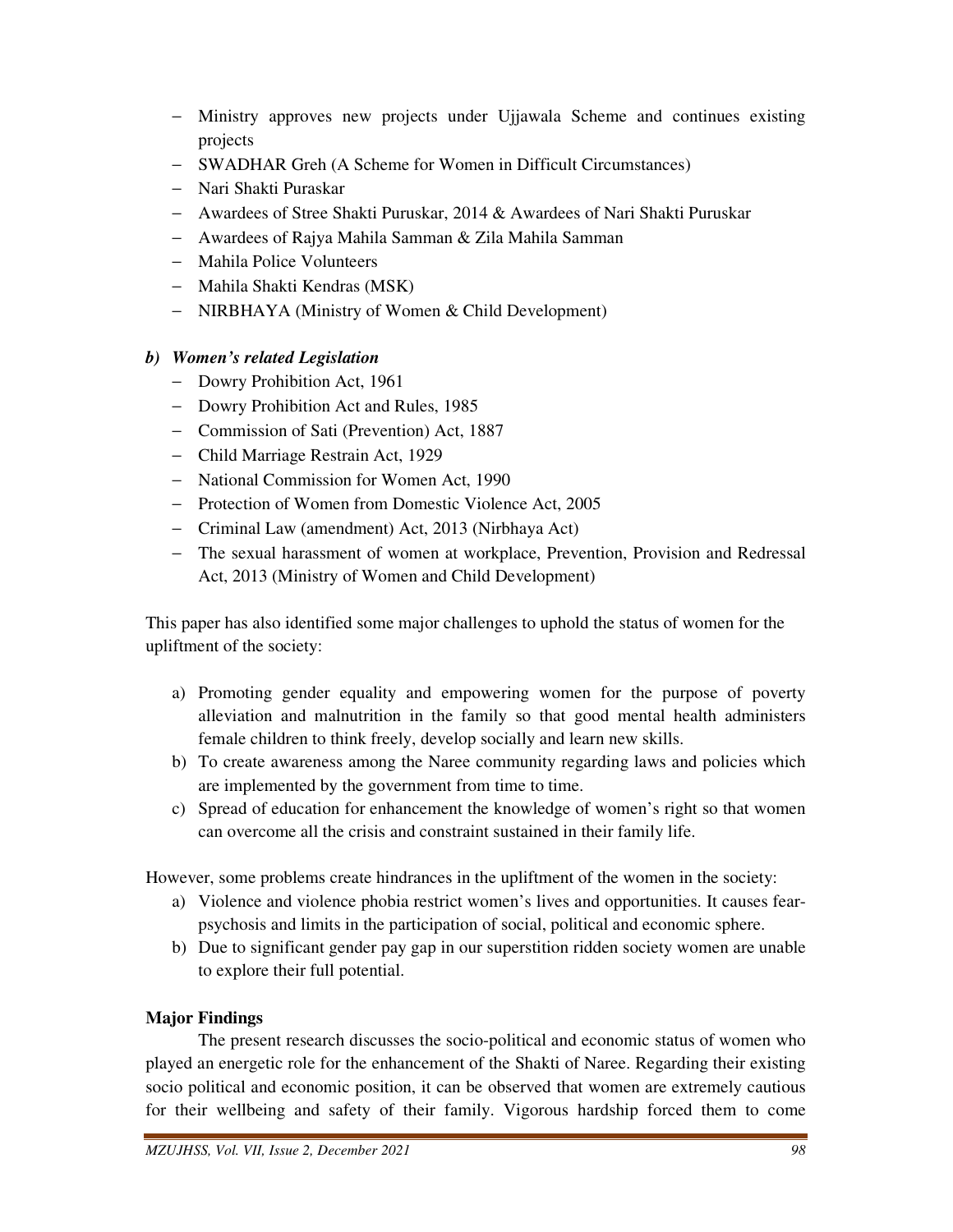forward to claim their equal rights at par with their male counterparts. It is also observed that full participation of women in the political, social and entrepreneurship movement was possible only because of spread of education among women and enactment of different laws and schemes by the government for upliftment of the status of women.

#### **Conclusion**

 It is realized that traditionally women were considered as marginalized group. Women still have less access than men to social, political and economic opportunities. But in the present era, situation has been changing through the process i.e., 'can do factor', going from 'I cannot' to 'I can'.

 This paper studies at the historical background of the rise of women empowerment movement and chronological progress of the status of Naree in the contemporary period. The national movement and various reforms movements paved the way for their emancipation from the social evils and religious bigotry. Women were able to involve themselves in the force of nationalism and scaled the ladder high in creation of opportunity by way of participation in political field. It appears that post-independence period marked a significant change in shaping the direction of women's role in the society through women- centric reforms. This article attributes mainly to the women empowerment and gender equality related matters. The constitution makers and both national and international organisations recognised the equal status of women in association with men in socio-political and economic aspect. This study suggests that quality in education is instrumental in developing a balanced set of capabilities of women. They require to become economically productive, develop sustainable livelihood, contribute to peaceful and democratic societies, and enhance individual well-being.

 In the era of globalisation, the women started responding to the changes in the environment and their entry in the entrepreneurial activities was noticed. The most positive development for the last few years has been the growing involvement of women in the Panchayati Raj Institute. The  $73<sup>rd</sup>$  and  $74<sup>th</sup>$  Amendments (1993) Constitution of India have provided some special power to women. The New Panchayati Raj is the part of the effort to empower women at the village level. It appears that the inclusiveness, development, and empowerment of women were implemented upto grassroot level in India.

 Women's empowerment and economic development are closely inter-related. While development itself will bring about women's empowerment, empowering women will bring about changes in decision making and establish freedom of choices. The self-identity, selfreliance and self-confidence of women exhibit in the society as they may be known by their own names rather than those of their husbands. Women organisations, women associations and women's empowerment policies can generate momentum in education, healthcare, prevention of child marriage and above all economic activities and the social security.

 Furthermore, empowerment is not just a question of power of social, political, and economic but it is also a matter of change of values. Basically, men need gender sensitisation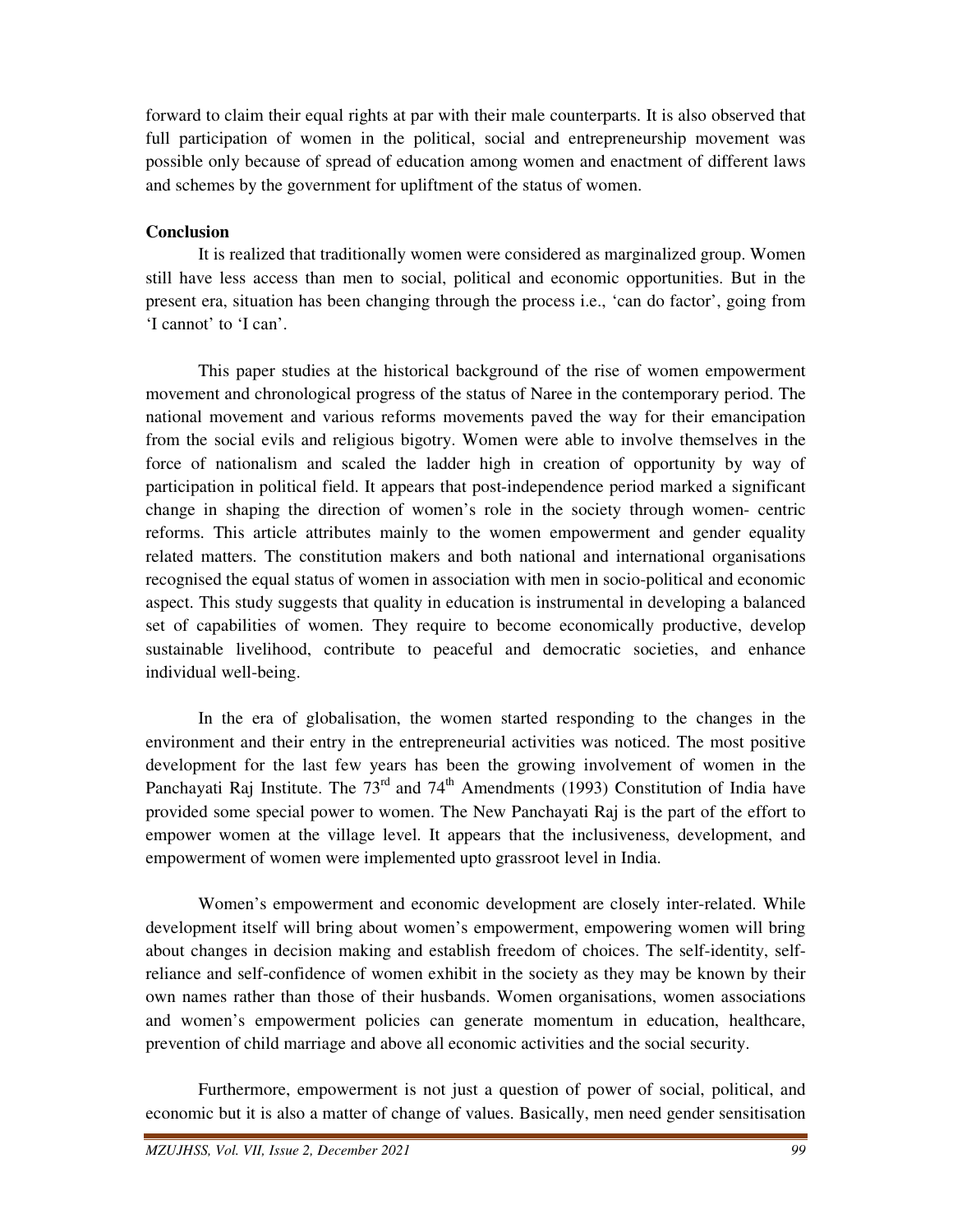as much as women do. In fact, men need it even more, for they are still in a position of domination on account of the perpetuation of patriarchy. But in recent times it is noticed that to some extent positive development in strata of the women have taken good shape and they are getting accustomed to free themselves from the subjugation of the men dominated society.

 So, we may conclude that the general understanding is that women need to be "Empowered" and "Educated" to narrow the gender gap and to create an equal playing field. The attainment of equal status of women in power sharing and active participation in decision making at all levels address the 'Naree Shakti' (Women Empowerment).

So, are girls and women empowered?

 Mission for empowering women leads to development of family, society, nation and overall global.

\*\*\*\*\*\*\*

#### **References**

- Bhatt, Ahmed Rouf (2015) Role of Education in the Empowerment of Women in India. *Journal for Education and Practice, vol*.6. no. 10. accessed from www.iiste.orgfiles.eric.ed.gov>fulltext
- Bhattacharya, Sukanya (2019) Pritilata Waddedar: The Revolutionary Birkann from Bengali, *Feminism In India* accessed from http:// Feminisminindia.com
- Bhingardive, Manisha. (2015) A Study of Women Empowerment through Self Help Groups in Thane District. PhD dissertation, SNDT Women University accessed from http://hdl.handle.net/10603/118329
- Chavan, M. Vibhavari and Murkute, A. Prachi (2016) Role of Women Entrepreneurship in Indian Economy. *International Journal of Science Technology and Management, vol.* 5. .issue. no 3. accessed from www.ijstm.com
- Choudhury, Nivat (2017) Women Entrepreneurship: A Manifestation of Indian Women in Business World ,*International Journal of Science Technology and Management*, *vol* 6. issue July 7 accessed from www.ijstm.com
- Dorji, C. (2007) Gender Initiative in SAARC: A Primer jointly published by *SAARC & UNIFEM*, July 9. accessed from www.saarc-see.org
- Goonesekere, Savitri and Alwis, De Silva De Rangita (2005) Women's and Children's Rights in a Human Rights Based Approach to Development ,accessed from https://www.unicef.org>gender>flies>womens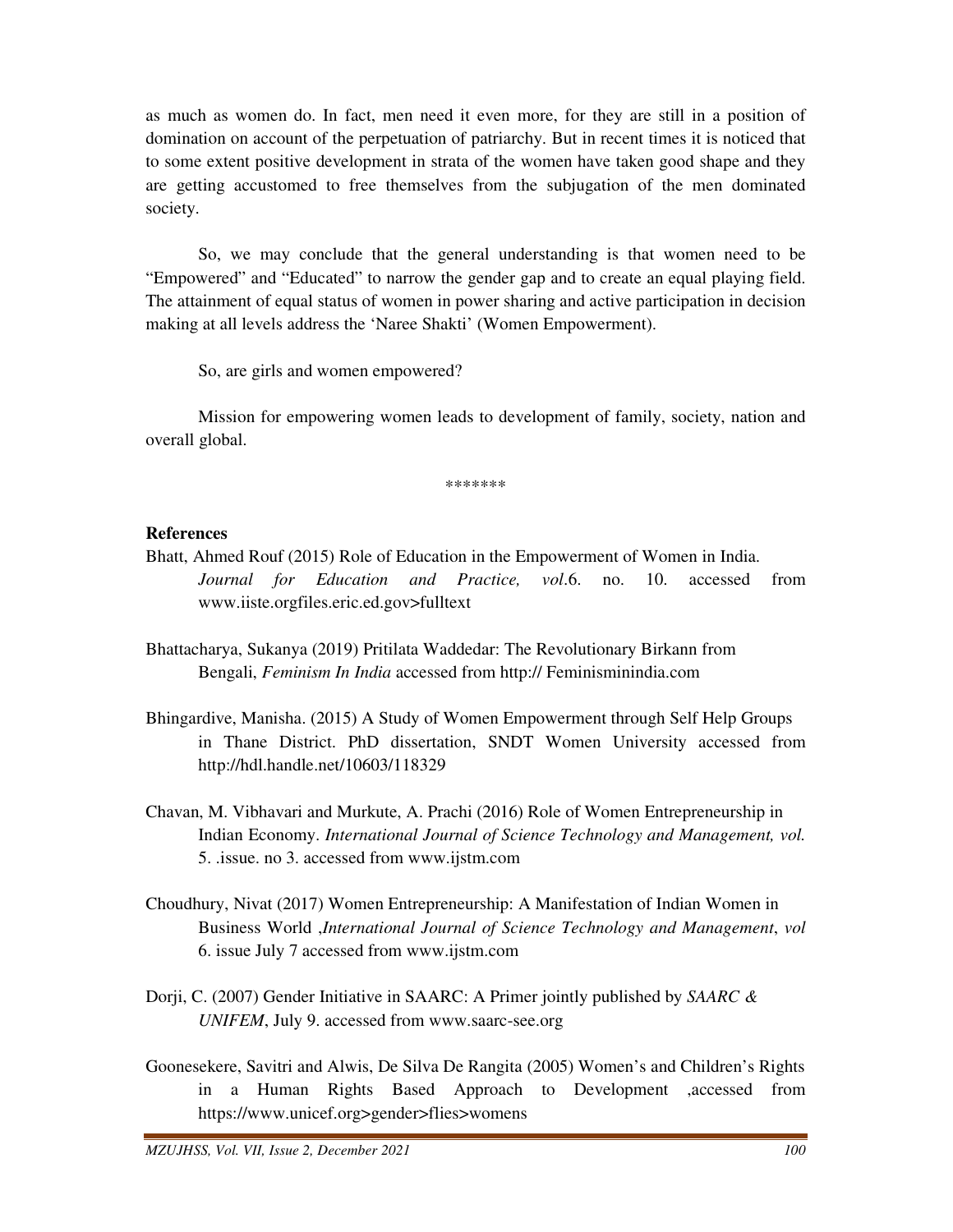- Hajarika, Dhruba (2011) Women Empowerment in India *International Journal of Educational Planning and Administration, vol*.1.no.3 accessed from https://www.ripublication.com/ijepa.
- Kangal, Sadhin (2019) Development of Women Entrepreneurs in India 31<sup>st</sup> October accessed from www.medium.com/@.eduarticle/development of- women-entrepreneurs- in india-533e89866f55
- Khanday, Mohdishaq.et.al (2015) Empowerment of Women on India- Historical Perspective *Academic Research*,*vol*.2, issue February 11 accessed from www.euacademic .org
- Kulkarni, Mohon S (2017) Women Empowerment in 21st Century *Researchgate accessed from* http:// researchgate.net/publication/317745427\_women\_empowerment\_in\_21st Century.
- Kinnear, L Karan (2011) *Women in Developing Countries: A Reference Handbook*, ABC CLIO.
- Lefebvre, Georges (1947) *The Coming of the French Revolution,* Princeton University Press accessed from en.wikipedia.org/wiki/French Revolution
- *Ministry of Women and Child Development,* Govt. of India, accessed from wed.nic.in on 5th February 2020.
- Ngcuka, Mlambo Phumzile (1995) Beijing Declaration and Platform for Action *Unwomen,* accessed from https:// www.unwomen.org>intergovernmental support
- Pal, Sanchari (2020) Aruna Asaf Ali, The Unsung Fireband Who Was the Heart of Quit India Movement. *The Better India* accessed from.www.thebetterindia.com/135221/aruna asaf-ali-quit-india-independence-72-years-celebration-2020/
- Parihar, Dhar Lalita (2011) *Women and Law from Impoverishment to Empowerment.* Eastern Book Company accessed from.http://en.wikipedia.org accssed last edited on 14 June2020.
- Poddar, Subodh and Moorjani, Haresh ( 2013) Amul Celebrates the Women it has Empowered *Campaign India*, 25<sup>th</sup> July accessed from www.campaignindia.in
- Raja, Rajendra V (1994) *Role of Women in India's Freedom Struggle*, Discovery Publishing House, accessed from http://madhavuniversity.edu.in/role-of\_women-in-india freedom-struggle html.